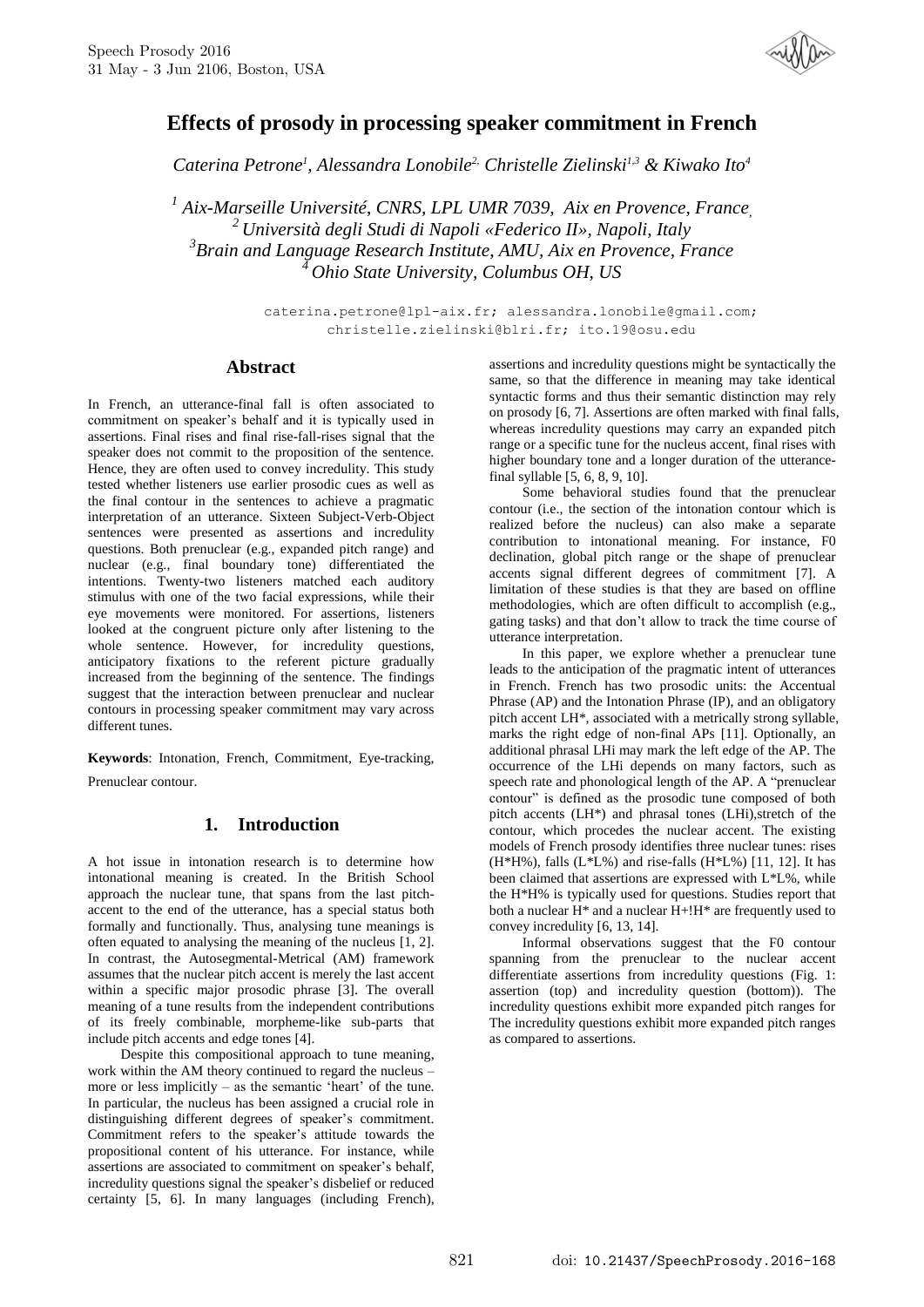

**Figure 1**. Two renderings of the utterance *[Hugo] [a vendu] [la guitare]* ("Hugo sold the guitar"), where the square brackets stand for the AP boundaries. The IP final contour is L\*L% in the assertion (top) and H\*H% in the incredulity question (bottom).

The present study used an eye-tracking task to test listeners' online responses to prenuclear contour. Studies have reported an anticipatory effect of prosodic prominence [15] and the effect of boundary tones to elicit assertions vs. yes/no questions judgments [16]. However, the stimuli of [16] were limited to less typical syntactic constructions of American English (elliptical utterances only containing the nucleus). The current study presents long utterances contrasting degrees of commitment (assertions vs incredulity question) with pictures showing the corresponding facial expressions. This method is based on the previous cross-linguistic study that reports listeners' use of facial gestures for the identification of emotions such as incredulity or surprise [17]. If the percept of speaker commitment relies solely on the nuclear information visual detection of the matched face should become reliable only after listeners heard the entire sentences. If nuclear contours lead to a percept of speaker commitment, detection of the matched face may surface before the end of the sentences.

## **2. Rating task for material selection**

The stimuli for the eye-tracking study consisted of natural sentences produced by two French native speakers. A rating task was conducted prior to the eye-tracking study to select the stimuli.

#### *2.1 Corpus*

A male phonetician and a female professional actress from Southern Frence produced a set of 16 syntactically declarative sentences, containing words whose meanings were not emotionally laden. Target sentences had Subject-Verb-Object constituents, each of which syntactic constituent being 2-5 syllables long. All Subjects were a proper name, followed by a transitive verb (auxiliary and past participle) and the object NP of an article and a noun (e.g., *Hugo a vendu la guitare*, "Hugo sold the guitar"). The object NP contained the nucleus. Eight additional sentences were added as fillers and produced with four basic emotions (fear/anger; sadness/joy).

To elicit the assertion, each speaker was asked to report a given event to a fictitious interlocutor. For the incredulity question, the speaker was asked to overtly express a doubt in what his/her interlocutor has just said

Speakers silently read the contexts and then uttered the sentences aloud. They sat in front of a camera and pictures of their faces were taken during the production of the nuclear configuration such that facial distinctions among the six emotions would be maximal. Speakers were given no instructions as to what facial expression to use during sentence production. The face-to-camera distance, lighting, and background were controlled. A total, of 64 target sentences (16 sets X 2 sentence types X 2 speakers) and 64 filler sentences (8 sentence sets  $X$  4 emotions  $X$  2 speakers) was recorded in the anechoic room of the *Laboratoire Parole et Langage*.

**Table 1.** Example of contexts eliciting either the assertion (left) or the incredulity question (right). The target sentence is *Hugo a vendu la guitare* ("Hugo sold the guitar"). Contexts are translated from French.

| <b>Context for assertions.</b>                                      | <b>Context for incredulity</b><br>questions.                                                                                                                                                                                                                                                                                                   |
|---------------------------------------------------------------------|------------------------------------------------------------------------------------------------------------------------------------------------------------------------------------------------------------------------------------------------------------------------------------------------------------------------------------------------|
| Your cousin Hugo sold his<br>guitar. You tell it to your<br>father: | Your friend Hugo is facing<br>financial difficulties and he<br>is obliged to sell some of his<br>goods to get some money,<br>with the exception of his<br>beloved guitar. Once, you<br>meet Hugo's brother who<br>tells you that he sold his<br>guitar. You cannot believe<br>that and put into question<br>what his brother has just<br>said: |

#### *2.2 Participants and procedure*

Fifteen participants (8F/7M aged 18-35 y.o.) from Southern France, completed the rating task. They were presented with the auditory stimuli alone and they judged the degree of elicited attributes along 5-point Likert scales. For the target sentences, the scale was labeled as  $1="$  very certain" and  $5=$ "very uncertain". For fillers, the degree of each basic emotion was judged along the scale.

#### *2.3 Results*

Twenty-five 25 of 64 target sentences were well differentiated along the certainty scale, resulting in an average rating score of either  $< 1.5$  or  $> 4.5$ . The remaining 39 sentences were judged as ambiguous: their rating score was between 1.5 and 4.5. Of the 25 unambiguous sentences, 12 were recorded as assertions (10 from the F speaker, 2 from the M speaker) and 13 as incredulity questions (8 from the F speaker, 5 from the M speaker). Each sentence's rating score was coded to be included in the eye-tracking data analysis: while unambiguous sentences, may lead to clearer anticipatory eye-movements, ambiguous sentences may lead to frequent fixations to the incorrect picture.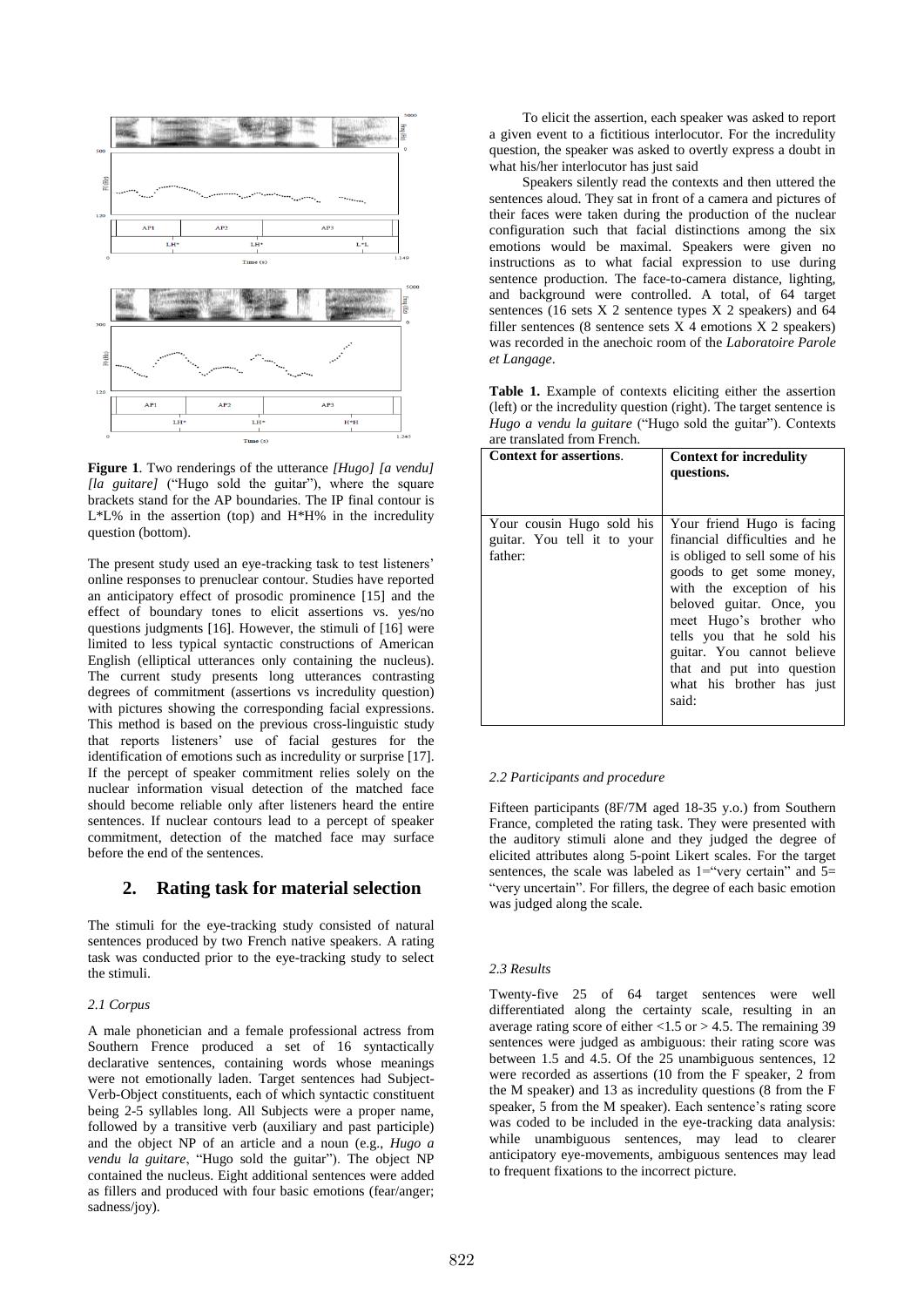## **3. Eye-tracking study**

#### *3.1 Participants and procedure*

Twenty-two native listeners (8M/14F; 18-42 y.o.) of Southern French who did not participate in the rating task took part in the eye-tracking study. Their eye movements were traced during a monitor-based dichotomous choice identification task. For each trial, participants were presented two pictures with an auditory stimulus. The pictures represented two distinct facial expressions of the same speaker. In each critical trial participants saw a picture taken toward the end of an assertion (e.g., with raised eyebrow) and another taken with an incredulity question (e.g., with furrowed eyebrow and squinted eyes) side by side, and heard either an assertion or incredulity question sentence.

Listeners were seated in front of a Tobii T120 eye tracker monitor at a distance of about 60 cm from the screen. After calibration, they were instructed to listen to the sentences and click on a facial expression that better matches the voice as quickly as possible. The auditory stimuli onset was synchronized with the appearance of the pictures on the screen. Listeners' eye locations were sampled at 60 Hz. Mouse click reaction times (RTs) were measured from the end of each auditory stimulus. The 128 trials were randomized and presented in one block. The experiment lasted for about 10 minutes. The experimental session was preceded by a short practice block with unrelated trials produced by a different speaker.

### *3.2 Results*

Only correctly responded trials for which the mouse click took place after the sentence offset were included for the analysis. A total of 15% (with the female speaker) and 22% (with the male speaker) of eye-movement data were excluded.

Two AOIs were defined by splitting the screen in two equal parts (left and right), each including one of the two pictures. A logit mixed effects model was run, in which we tested the effects of the fixed factors REGION (Subject/Verb/Object/Mouse Click), COMMITMENT (Assertion/Incredulity Question) and SPEAKER (Male/Female) and RATING (unambiguous/ambiguous) on fixation proportions. Only pairwise interactions among fixed factors were entered in the model. Contrasts among successive levels of the factor REGION were computed, to verify the impact of the prosodic cues as the sentences unfold over time. LISTENERS and TRIALS were included as random intercepts, with additive shifts for each level of each fixed factors and their combination. An additional observational-level random intercept was added to take into account overdispersion. A backward elimination approach was adopted, starting from a complex model and deleting terms with insufficient explanatory power.

Figure 2-3 illustrate results for perceptually unambiguous and for perceptually ambiguous sentences, respectively. Each figure shows proportions of fixation on the correct picture while listening to sentences uttered as assertions (blue line) and incredulity questions (red line), averaged across trials and listeners.

Prior to calculating mean proportions, fixation data were first time-locked at 0 ms at the beginning of each sentence. Then, four temporal landmarks were annotated (beginning of the sentence, end of Subject, Verb and Object syntactic constituents, and mouse click position), thus resulting in four analysis windows or "regions": from sentence beginning to end of Subject ("Subject" region), from end of Subject to end of Verb ("Verb" region), from end of Verb to end of Object ("Object" region) and from end of Object to Mouse click ("Mouse click" region). The whole mean proportion curve was reconstructed by joining data segments extracted from the four windows. To do that, the temporal position of the four landmarks was averaged across auditory stimuli within the same condition of commitment. This temporal realignment allowed normalizing differences in length of the syntactic constituents across target sentences (thus affecting the length of the corresponding accentual phrases.)

When listening to the incredulity questions uttered by the male speaker, fixation proportions on the correct picture increased as function of REGION in a progressive fashion. Hence, fixations were higher in the Verb than in the Subject Region  $\beta = 1.73$ , SE = 0.33, z = 5.15, p < 0.001], in the Object than in the Verb region  $\beta$  = 1.46, SE = 0.33, z = 4.41, p < 0.001]; and in the Mouse Click than in the Object region  $\hat{[\beta]} = 1.60$ ,  $SE = 0.33$ ,  $z = 4.76$ ,  $p < 0.001$ ]. On the contrary, when listening to assertions, fixation proportions significantly increase only in the Mouse Click region. All contrasts were not significant, except the one between the Mouse Click and the Object region  $[\beta = 2.52, SE = 0.41, z = 6.13, p < 0.001]$ .

The fixation patterns were similar for the female speaker, with the only difference that, for assertions, participants first looked at the picture representing the assertive face and next shifted gaze while listening to the auditory stimulus. Hence, proportion of fixations on the correct picture was lower in the Verb than in the Subject region  $\bar{\beta} = -1.09$ ,  $SE = 0.38$ ,  $z = 2.83$ ,  $p = 0.004$ . This might be an artifact, which arises from the fact that, in our experiment, the target picture (i.e., the picture with assertive facial expression) was always at the left position on the screen (The relative position of the pictures was not counterbalanced.) Finally, differences across RATING did not reach significance.



**Figure 2.** Mean proportion of fixations to the target pictures for sentences uttered as incredulity questions (red line) and as assertions (blue line). Data refers to perceptually unambiguous sentences. Results are pooled across all listeners. The coloured dots mark the end of the analysis windows.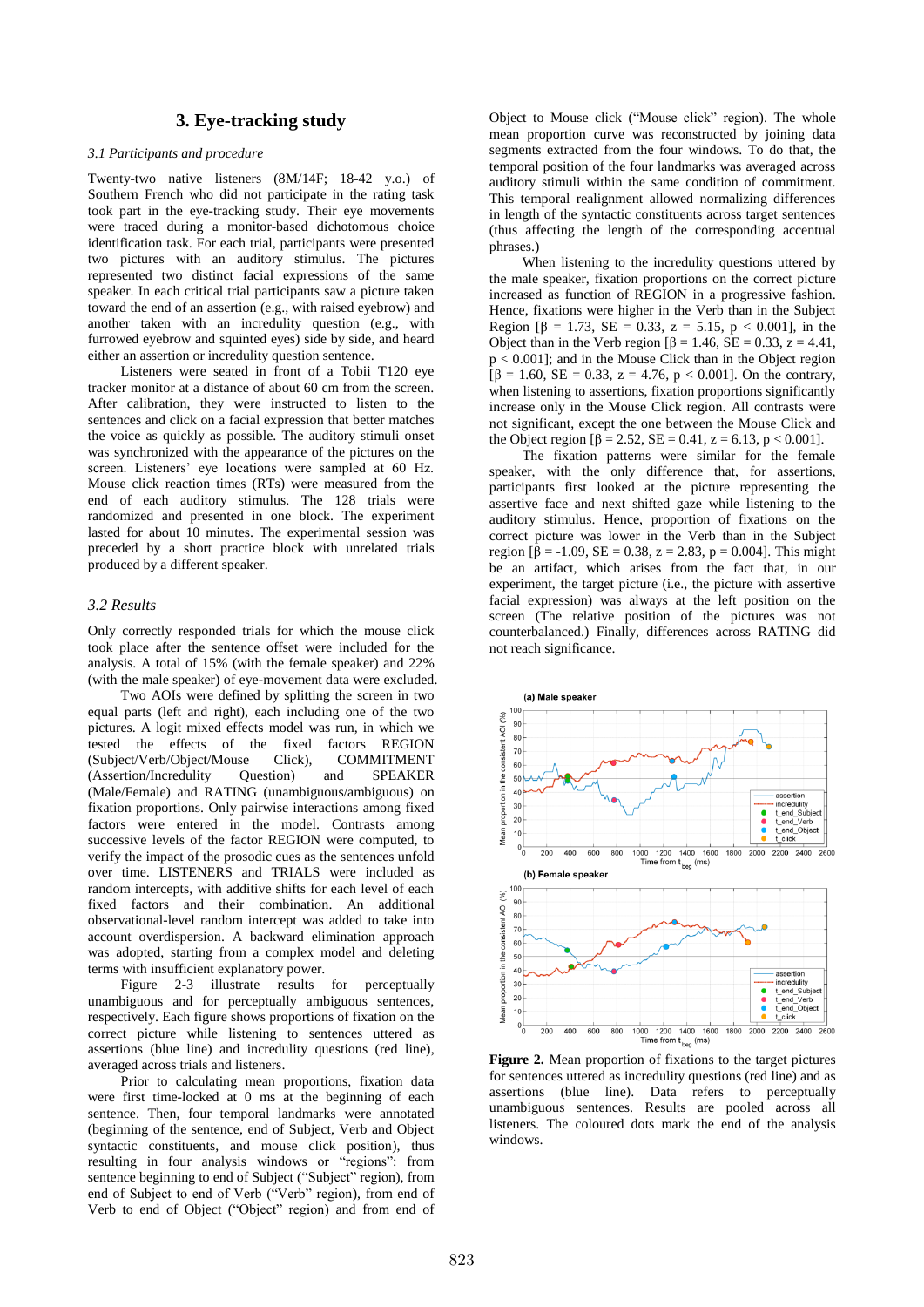

**Figure 3.** Mean percent of fixations and standard errors for stimuli uttered as incredulity questions (red line) and as assertions (blue line). Data refers to perceptually ambiguous sentences. Results are pooled across all listeners. The coloured dots mark the end of the analysis windows.

## **3. Discussion**

The present results suggest that prosodic contours may lead to the immediate percept of speaker certainty in French. We focused on assertions (which convey higher speaker commitment to his/her utterance) and on incredulity questions (which convey lower speaker commitment/disbelief). After the end of the Object constituent (where the nucleus was located), fixations on the target picture exhibited a sharp increase. This is in line with a previous study in American English, which have shown immediate use of the nuclear accents and boundary tones for processing questioning vs. asserting utterances [16].

Importantly, the present data demonstrate that the pragmatic contrast is not restricted to the nucleus. When listening to the incredulity questions fixations to matched face increased by the end of the verb constituents. Hence, listeners are able to exploit the cues in the prenuclear contour and start an "anticipatory" processing for assessing speaker's commitment. In contrast, the prenuclear contour did not seem to provide robust enough cues to evoke the "asserting" meaning. Thus, the prenuclear cues to speaker commitment are not equivalent across the utterance types for those utterances.

The ability of listeners to process incredulity questions with sole reference to the prenuclear section could result from a number of prosodic cues, such as expanded pitch range, absence of downstep, or specific phonological properties of the prenuclear contour. The current experiment does not allow for the examination of the relative contributions of various cues. Similarly, the contribution of pitch accents and edge tones for the nuclear contour cannot be evaluated separately. The two speakers produced sentences with different degrees of commitment based on specific pragmatic contexts yet they were not asked to produce a specific set of intonation contours. While the present study may have been limited by the inter-speaker variability in expressing the degrees of commitment, the results also indicate that prosodic cues to convey similar intentions may largely vary across speakers. In addition, the lack of a RATING effect may suggest that listeners may tune to the subtle prosodic cues during online speech processing, although those cues may not weigh much for offline conscious judgments of speaker intent.

In summary, the results indicate that French listeners can make immediate use of prenuclear cues for processing speaker commitment and that the effect of nuclear and prenuclear cues may vary across different utterance types. Future studies should explore what acoustic features of the prenuclear contours provide primary cues to speaker intent under what pragmatic contexts.

## **4. Acknowledgements**

This research is supported by the Labex *Brain and Language Research Institute*. We also thank prof. F.M. Dovetto, (University "Federico II", Naples) that offered to the second author an Erasmus Placement grant.

#### **5. References**

[1] M. A. K. Halliday, *An introduction to functional grammar*, London, UK: Edward Arnold, 1985.

[2] A. Cruttenden, *Intonation*, Cambridge, MA: Cambridge University Press, 1986.

[3] J. B. Pierrehumbert, *The Phonology and Phonetics of English intonation*, Ph.D. Thesis, Massachusetts Institute of Technology, Cambridge, MA, 1980.

[4] J. B. Pierrehumbert and J. Hirschberg, "The meaning of intonational contours in the interpretation of discourse", in P. R. Cohen, J. Morgan, and M. E. Pollack (Eds.), *Intentions in Communication* (pp. 271–311), Cambridge: Massachusetts Institute of Technology Press, 1990.

[5] G. Ward and J. Hirschberg, "Implicating Uncertainty: The Pragmatics of Fall-Rise Intonation", *Language*, Vol. 61, No. 4, 747-776, 1985.

[6] C. Portes, C. Beyssade, A. Michelas, J.-M. Marandin and M. Champagne-Lavau, "The Dialogical Dimension of Intonational Meaning: Evidence from French", *Journal of Pragmatics, 74, 15-29,* 2014*.*

[7] C. Petrone and O. Niebuhr, "On the intonation in German intonation questions: The role of the prenuclear region", *Language* and *Speech* 57, 108-146, 2013.

[8] J. B. Pierrehumbert and S. Steele, "Categories of Tonal Alignment in English", *Phonetica* 47, 181-196, 1990.

[9] M. Savino and M. Grice, "The role of pitch range in realizing pragmatic contrasts-The case of two questions types in Italian!". *ICPhS XVI*, 1037-1040, 2007.

[10] V. Crespo-Sendra, M. M. Vanrell, and P. Prieto, "Information seeking questions and incredulity questions: Gradual or categorical contrast?", *Speech Prosody* 2010, 100164:1–4., 2010.

[11] S-A Jun and C. Fougeron, "A phonological model of French intonation", in A. Botinis [Ed], *Intonation: Analysis, modelling and technology*, 209-242, Boston: Kluwer Academic Publishers, 2000.

[12] B. Post, *Tonal and phrasal structures in French intonation*, The Hague: Holland Academic Graphics, 2000.

[13] A. Michelas, C. Portes and M. Champagne-Lavau, "Intonational contrasts encode speaker's certainty in neutral vs incredulity questions in French", *Proceedings of Interspeech*, France, 2013.

[14] A. Michelas, C. Portes and M. Champagne-Lavau, "When pitch accents encode speaker commitment: evidence